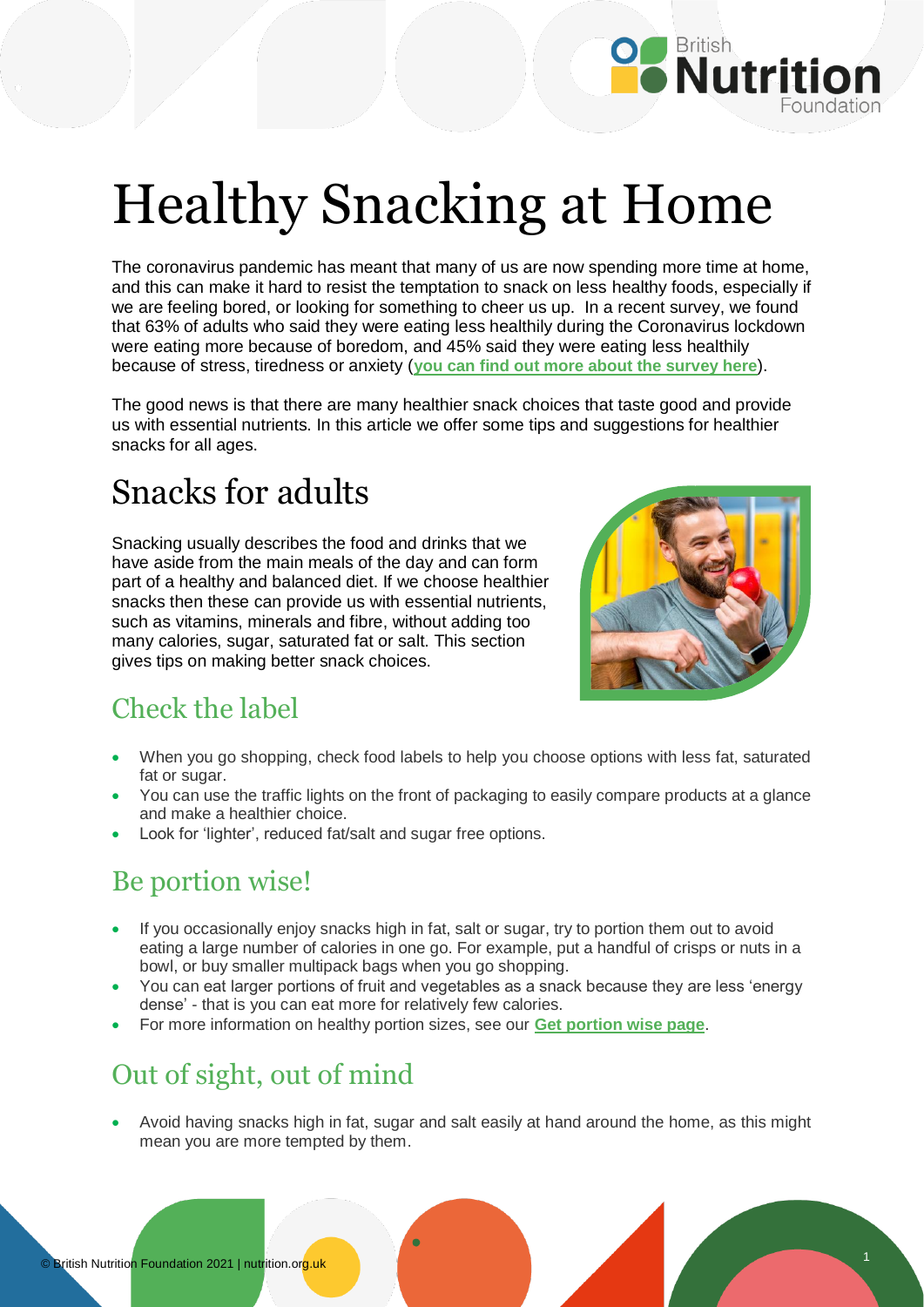

 Try replacing these with healthier alternatives (see below), for example by putting a bowl of fruit on the kitchen table or next to your computer and keeping less healthy choices in the cupboard out of sight.



#### Plan ahead

 Make a list of healthier snacks to buy before you go shopping and it's a good idea to avoid shopping when you are feeling hungry, as some research suggests this may mean we are more likely to make less healthy choices.

 If you tend to have a mid-morning and/or mid-afternoon snack to fill a gap between meals, plan out healthier options you can have, such as a round of wholegrain toast and peanut butter.

Government guidance suggests getting about **80% of our calories from our meals across the day and this leaves 20% (about a fifth of our daily calories) for snacks and drinks**. If you divided this between 2 snacks, for an adult who is moderately active, this is equivalent to **around 200 kcal per snack for women and 250 kcal per snack for men**. Depending on how you eat, and whether you are trying to control your weight, it may be better to go for smaller snacks, or even to avoid snacking at all if this works better for you.

#### **Snacks around 100 kcal or less**

- **1.** A rye crispbread with reduced fat cream cheese
- **2.** A sliced apple, pear or orange (one of your 5 A DAY)
- **3.** A medium sized banana
- **4.** A small piece of reduced fat cheddar cheese (about 25 g) and cherry tomatoes
- **5.** A boiled egg

#### **100-150 kcal snacks**

- **1.** A small low fat plain yogurt, orange segments and a sprinkling of sunflower seeds
- **2.** Carrot sticks and two tablespoons of low fat houmous
- **3.** 20g (about 3 handfuls) of plain popcorn
- **4.** A crumpet with low fat spread
- **5.** 2 ready-made falafels
- **6.** 2 slices of malt loaf

#### **150-200 kcal snacks**

- **1.** Slice of wholemeal toast and peanut butter or mackerel pate
- **2.** A handful of unsalted mixed nuts
- **3.** Pitta bread with canned tuna and cucumber
- **4.** Bowl of breakfast wholegrain cereal with semi-skimmed milk
- **5.** Toasted wholemeal muffin with sliced banana or cottage cheese